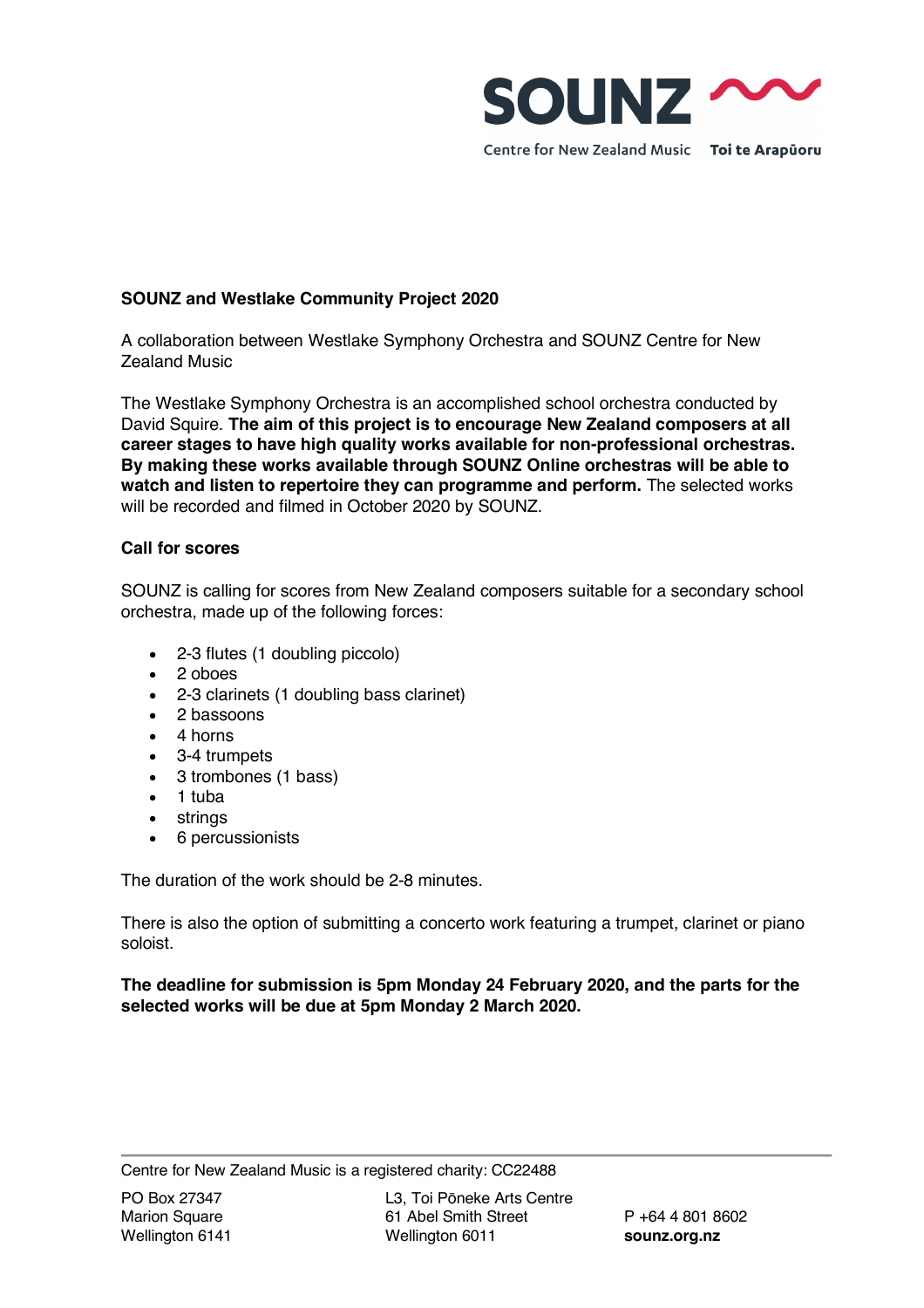## **Notes and Comments**

- See the Westlake Symphony Orchestra Recordings page on SOUNZ Online
- Preference will be given to recently composed works that are within the scope of non-professional orchestral players
- The work may have been performed before, or previously submitted for earlier SOUNZ Westlake Community Projects
- The work should be between 2-8 minutes duration
- The selection panel will be facilitated by SOUNZ
- The panel's decision is final and no correspondence will be entered into.

## **Application Requirements**

- Complete score in PDF format
- The application must include a recording/render in digital format\*
- Completed application form
- Programme note and short biography of up to 200 words each in word document

\* recordings/renders and large-file scores should be delivered using an online file sharing service such as Dropbox.

## **DEADLINE FOR SCORES: 5PM MONDAY 24 FEBRUARY 2020**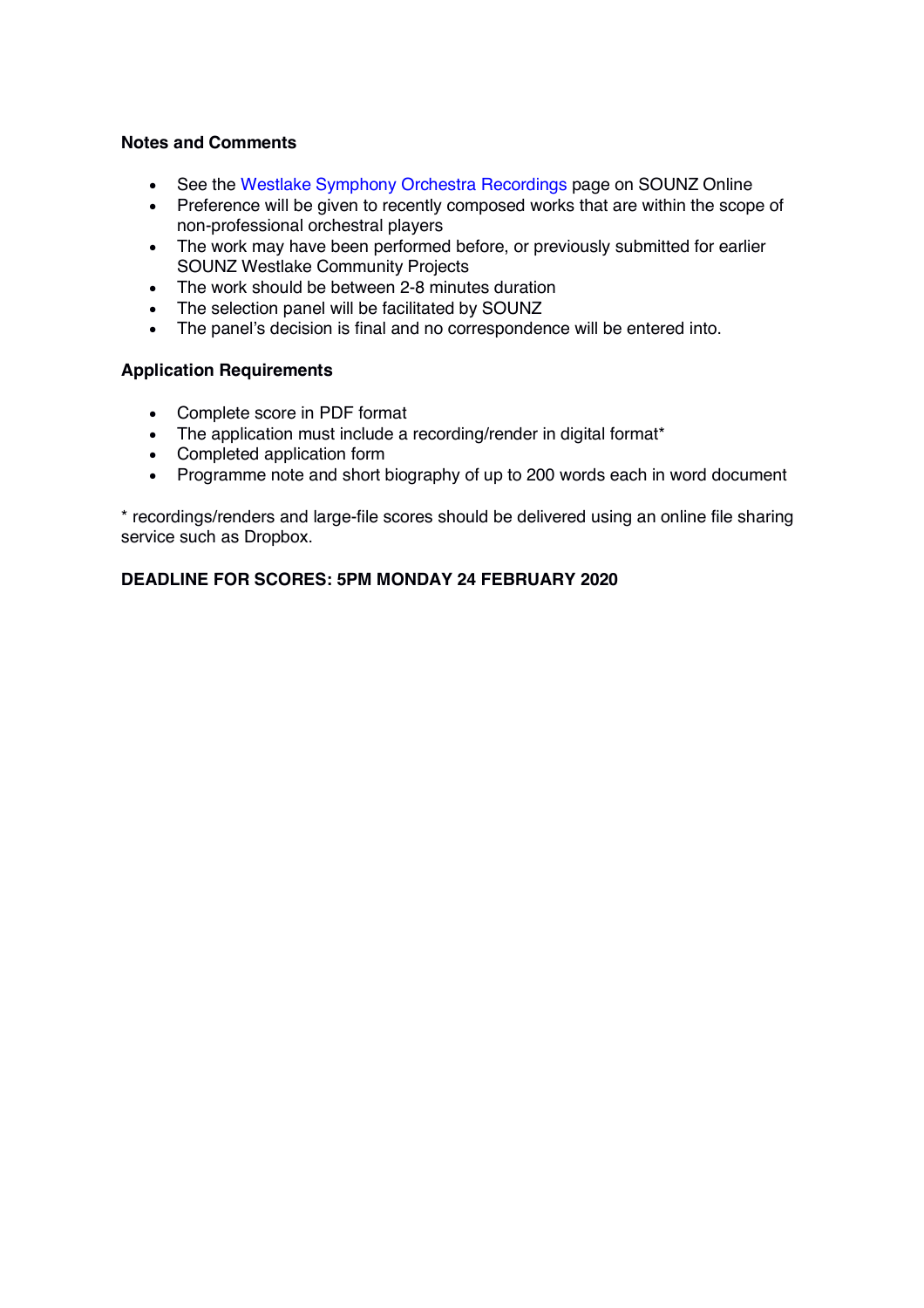# **SOUNZ and Westlake Community Project 2020**

A collaboration between Westlake Symphony Orchestra and SOUNZ Centre for New Zealand Music

## **Application Form**

**Your completed application must reach info@sounz.org.nz by 5pm Monday 24 February 2020. Late applications will not be accepted.** 

## **Selected Works**

- All composers who submit scores will be advised of the panel's selection by the end of February 2020.
- Composers of the chosen works must supply a PDF of the full score and all the parts to SOUNZ by 5pm Monday 2 March 2020.

If you have any questions about the submission process, contact info@sounz.org.nz

| <u> 1989 - Johann Stoff, deutscher Stoff, der Stoff, der Stoff, der Stoff, der Stoff, der Stoff, der Stoff, der S</u> |
|-----------------------------------------------------------------------------------------------------------------------|
|                                                                                                                       |

By signing this form, you:

- Give permission to SOUNZ to print the score for the panel members and conductors.
- Agree to deliver the full score and parts to SOUNZ in PDF format no later than 5pm Monday 2 March 2020.
- Give hire rights to SOUNZ for the selected work.